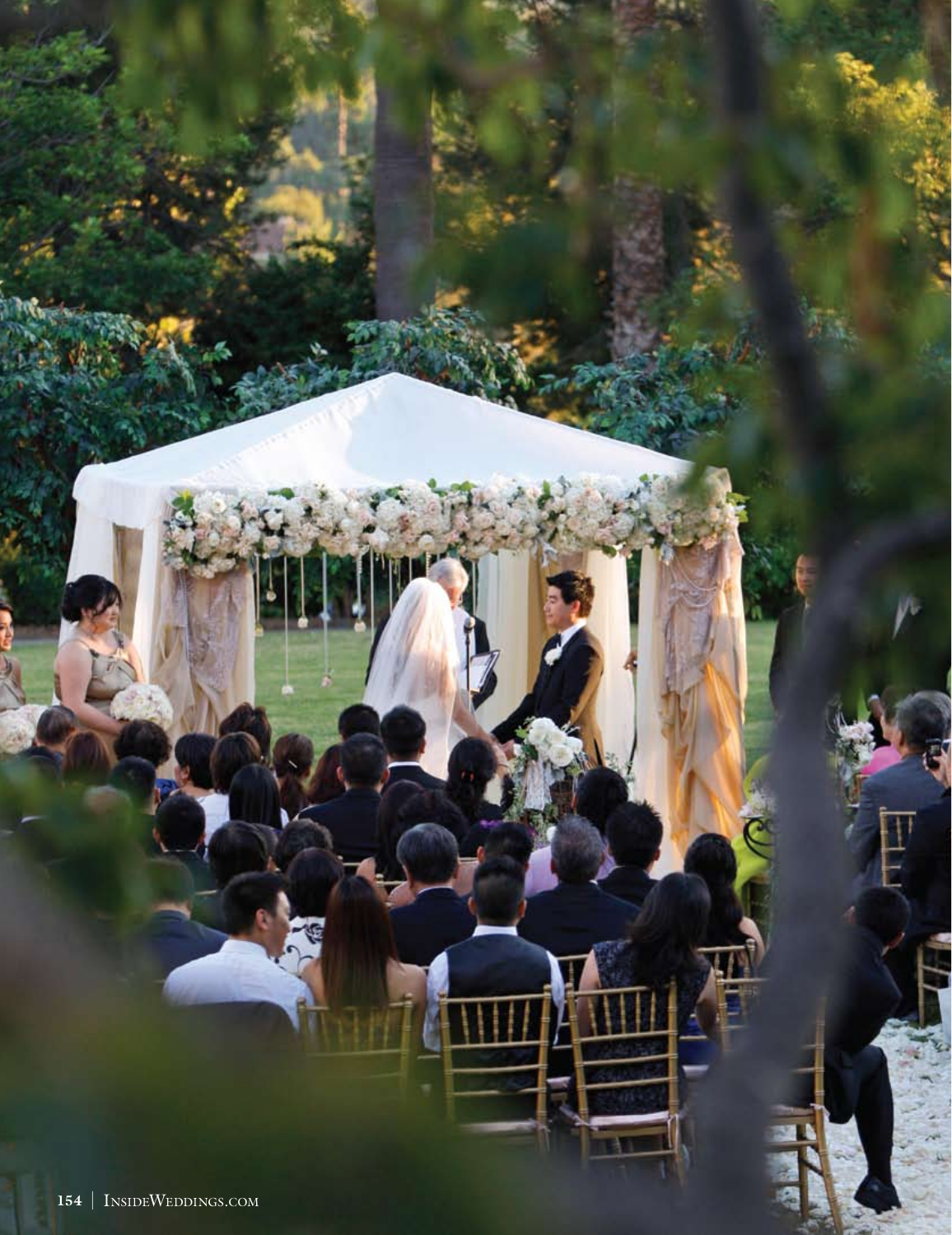## TING SUNG & CHE WANG OCTOBER 10, 2010 PASADENA, CALIFORNIA PHOTOGRAPHED BY VICTOR SIZEMORE

## BY THE BOOK

As a young girl, Ting Sung often passed The Langham Huntington hotel nestled in a secluded area of the charming California town of Pasadena – and dreamed that one day she would be married there. So, a week after she and Che Wang became engaged, the hotel was booked for their spectacular 10/10/10 wedding. The theme of the wedding was based on the bride's

favorite novel/movie saga; Ting wanted her own nuptials to exude a timeless and romantic feeling that was largely taken from the descriptive romantic scenes in the series. The color scheme consisted of classic creams, champagnes, and taupes with accents of blush pink and gold. "The wedding [described in the novel] was a beautiful event… just breathtaking!" recalls Ting of her inspiration.

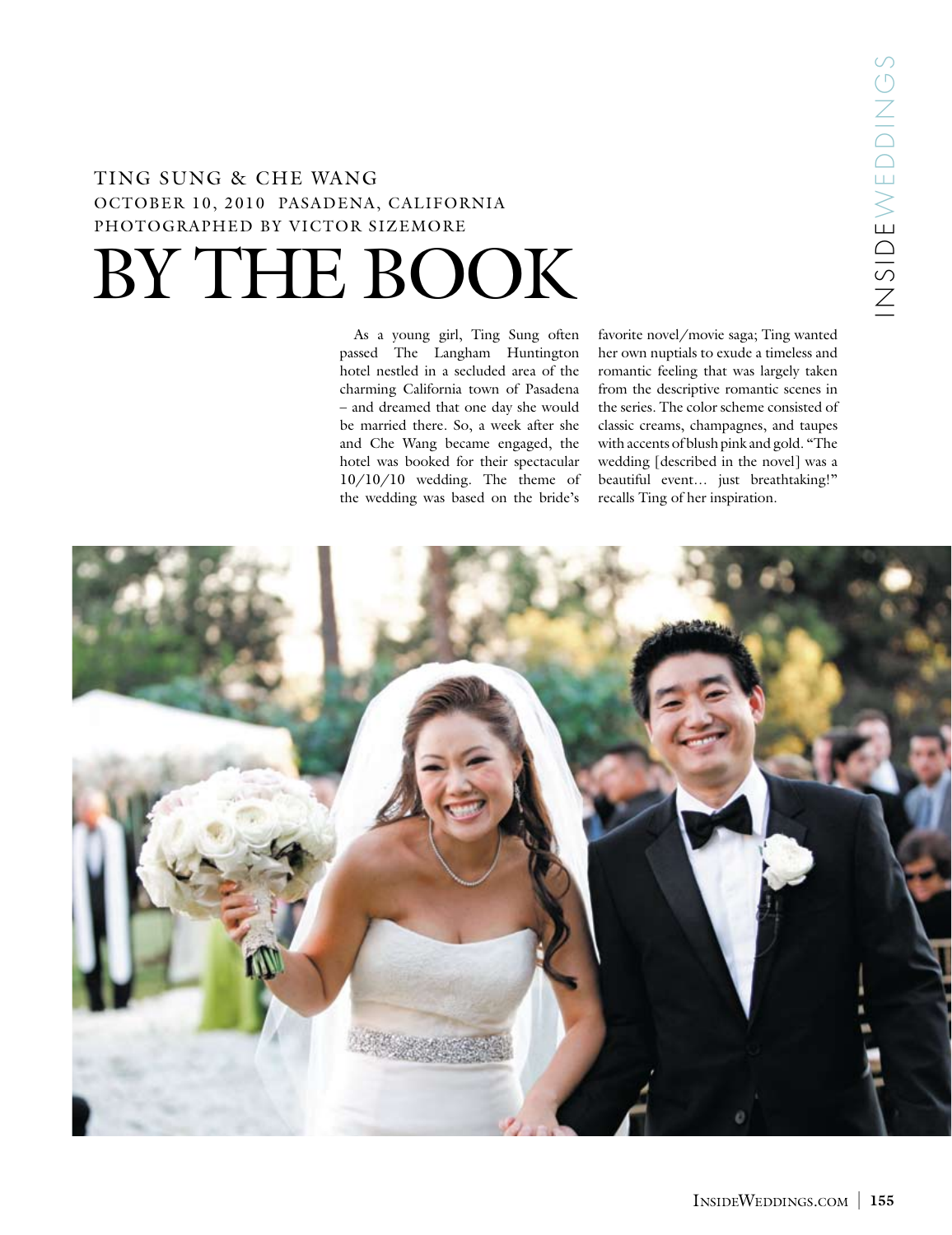Beauty Joyce Luck Style - hair & makeup

Bridal Gown Vera Wang

Bridesmaids Vera Wang

Cake Cakes by the Pound

**Consultant** The Special Day

**Entertainment** Strings by Reiko - ceremony Jordan Music Entertainment - reception

Favors Godiva Chocolatier

Floral Design Nisie's Enchanted Florist

Formalwear Hugo Boss - groom Friar Tux Shop - groomsmen

Hair Accessories/Veil Erin Cole

Honeymoon Hotel The St. Regis Bora Bora Resort

Invitations Gen X Designs

**Jewelry** Bailey Banks and Biddle

Lighting Design G2 Audio and Lighting

Linens Wildflower Linen

Photographer Victor Sizemore

Rentals Arriba! L&H Barker Décor Service Classic Party Rentals

Shoes Christian Louboutin

**Stationery** Paper Girl

Venue The Langham Hotel, Pasadena

Videographer Elysium Productions



The bride admits she loves to entertain and be a good host, so much of the wedding planning involved securing amazing vendors that would produce the type of affair that would be memorable for loved ones. "I wanted my guests to be fed well, have plenty to drink, and be happily entertained," she explains. To accomplish this, Ting – with the help of her wedding consultant – arranged for two open bars, a five-course dinner service, a trendy disc jockey, and an exhilarating 10-piece band to accent the celebration.

The ceremony was held in an idyllic garden of the hotel, which paired perfectly with the ethereal décor of the nuptials. Luxuriant fabric hung from a canopy that included fresh florals and sparkling crystals suspended from satin ribbons. Aisleways were highlighted with romantic birdcage arrangements set on wrought-iron stands and adorned with strands of pearls and roses in muted colors. Bridesmaids wore graceful golden gowns and carried cream-colored roses, ranunculus blooms, and gardenias. A string quintet performed one of the bride's favorite love songs directly excerpted from the film chronicles. "The wedding party walked down the aisle to the melody – it was beautiful," says Ting. As a nod to Che's heritage, the women from the groom's maternal side dressed in traditional Korean hamboks for the celebration. After all had made their way down the frothy white aisle, Ting appeared wearing a gorgeous fitted gown with a tiered, trumpet hemline and carrying a rose bouquet in blush and ivory hues. A heartfelt service was performed by a reverend close to the groom. "It was very special for me to be married by someone that I respected and was a part of my life rather than a stranger," explains Che.

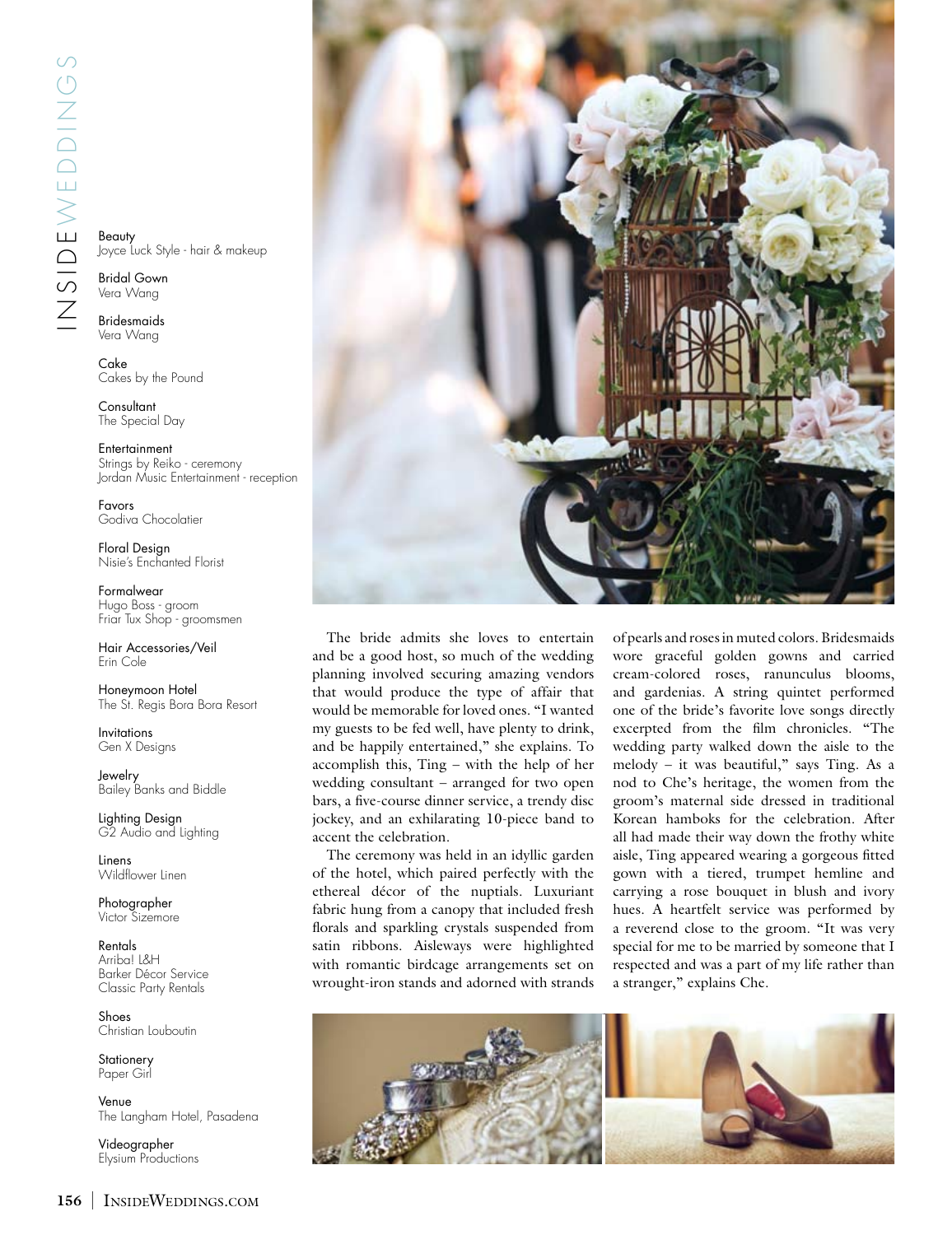







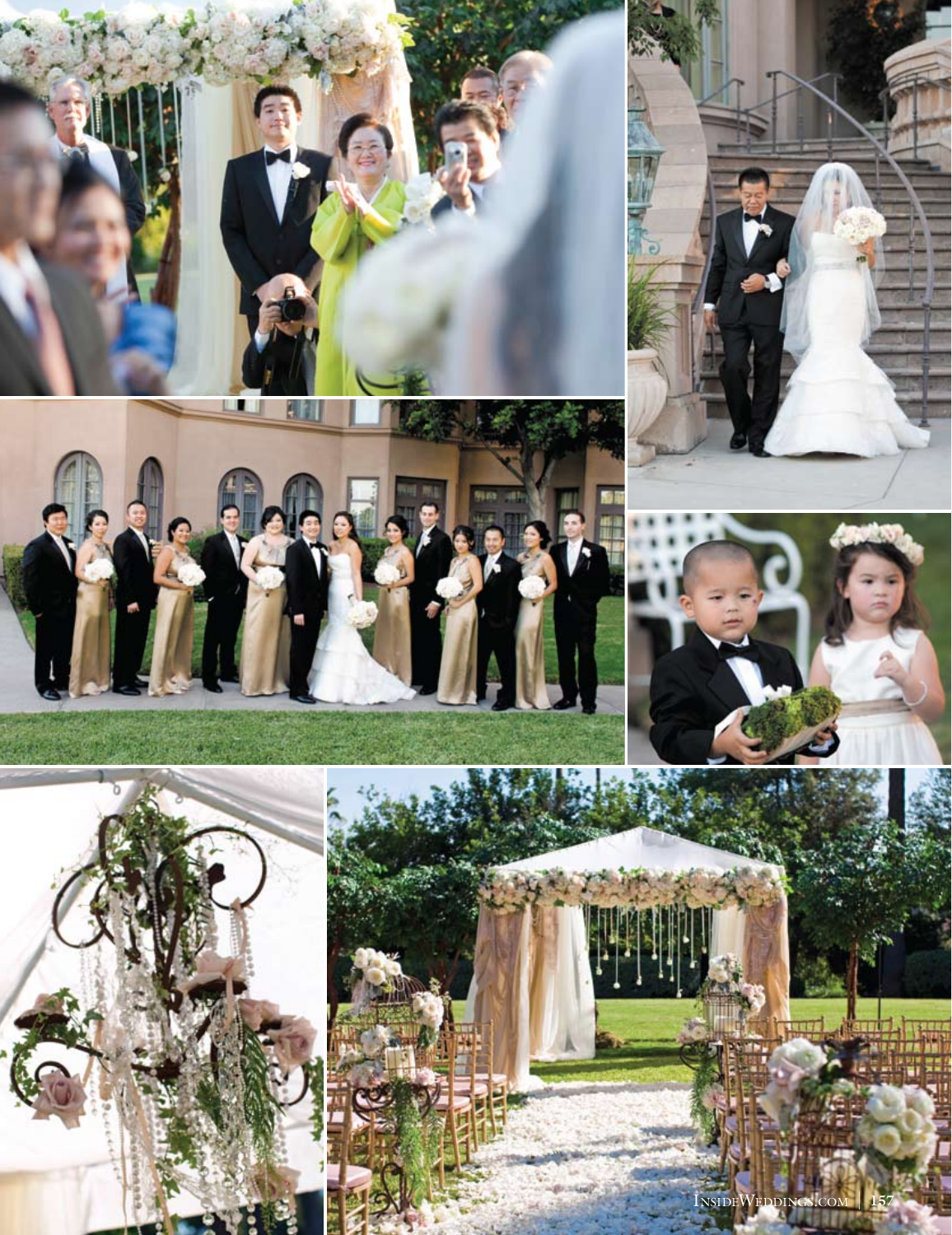



For the reception, live trees were brought in to give the ballroom the feel of an enchanted forest. Crystals, pearls, and roses garnished wrought-iron chandeliers, and dreamy candlelight illuminated the area. Cappuccino-colored draping enveloped the striking ballroom and complemented the intricate architecture of the space. "The first time I got to see the room, I almost cried," remembers Ting. "It looked so beautiful, I couldn't believe that it was my wedding."

Custom fawn-colored linens graced reception tables that boasted one of four centerpiece styles. The first composition featured tall mercuryglass vases with crystals, pearls, and lace adornments holding ivory roses and hydrangeas; the second, custom iron "trees" with mounds of roses and hanging tea lights. The third type of arrangement focused on a variety of roses and hydrangeas packed in low vases of mercury glass; the last, a tablescape of medium and short vases with cream roses and hydrangea blossoms. Chairs were also covered in custom fabric in hues of champagne and taupe finished with ivory bows. Blush napkins fastened with cream satin ribbons were secured with beautiful vintage-style crystal napkin rings reminiscent of the Victorian era. As favors, Godiva chocolates in white boxes embellished with pearl accents were set at each place setting. After guests enjoyed a delicious sit-down dinner service, they danced the night away on a seamless oval dance floor with personalization on its gleaming bronze surface.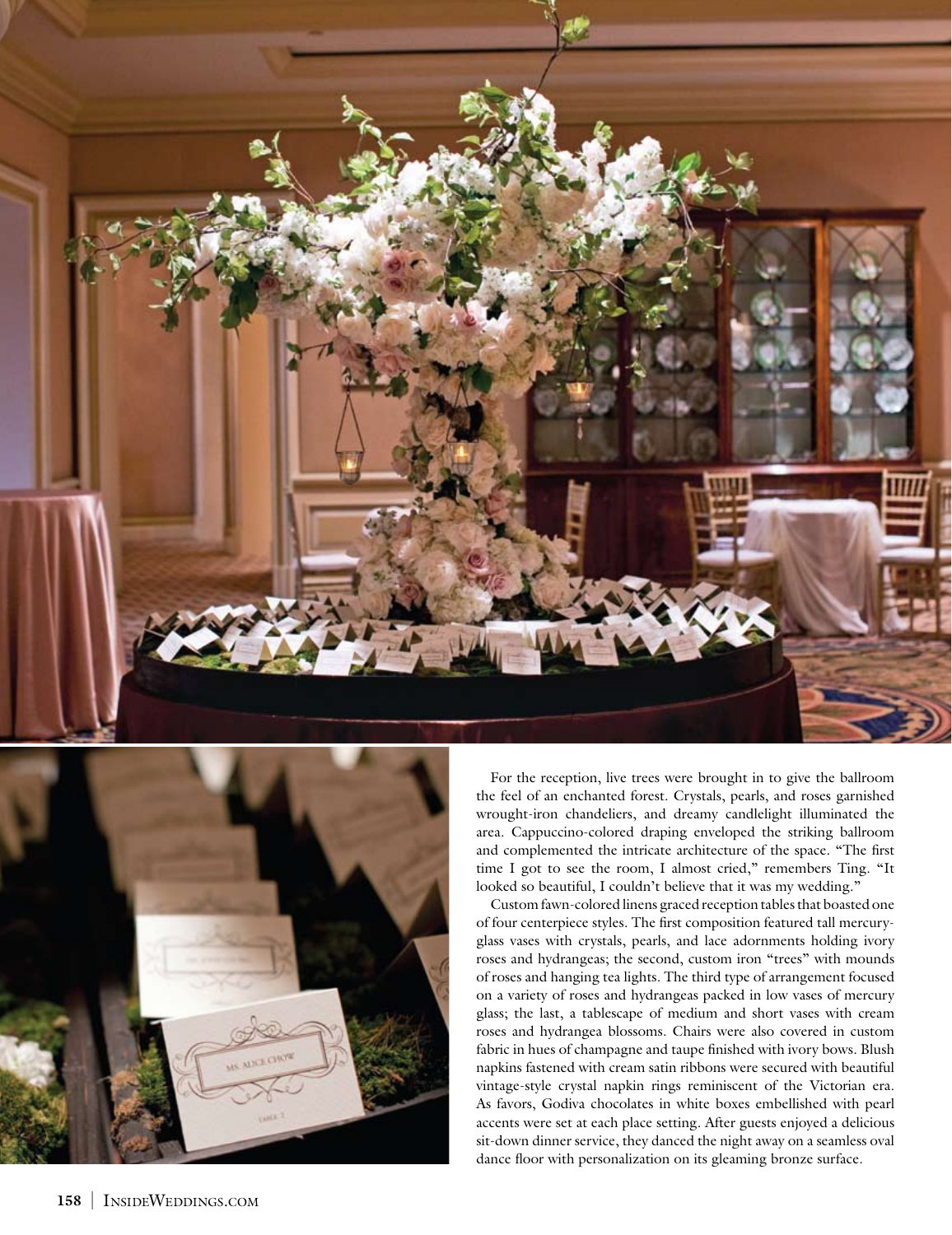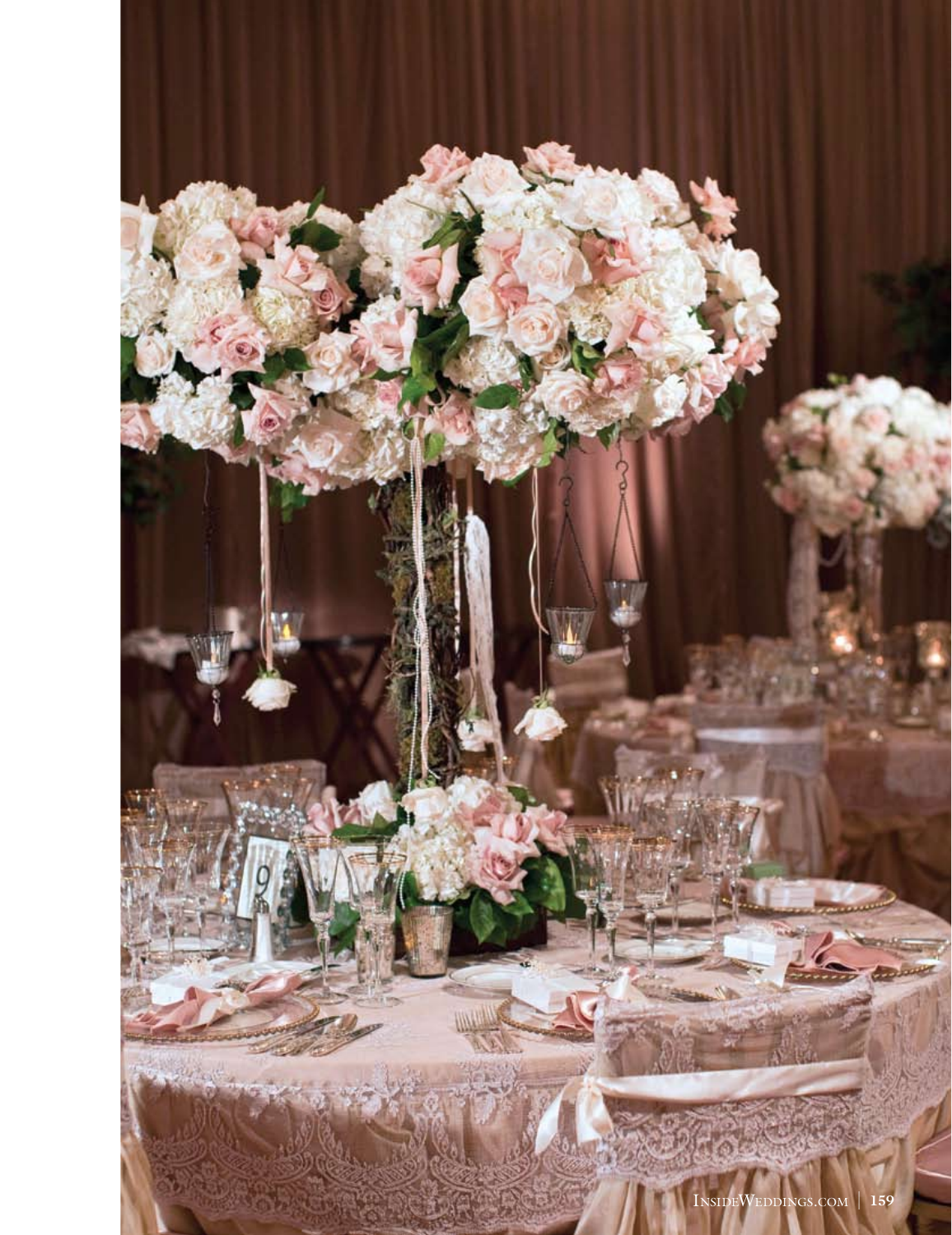